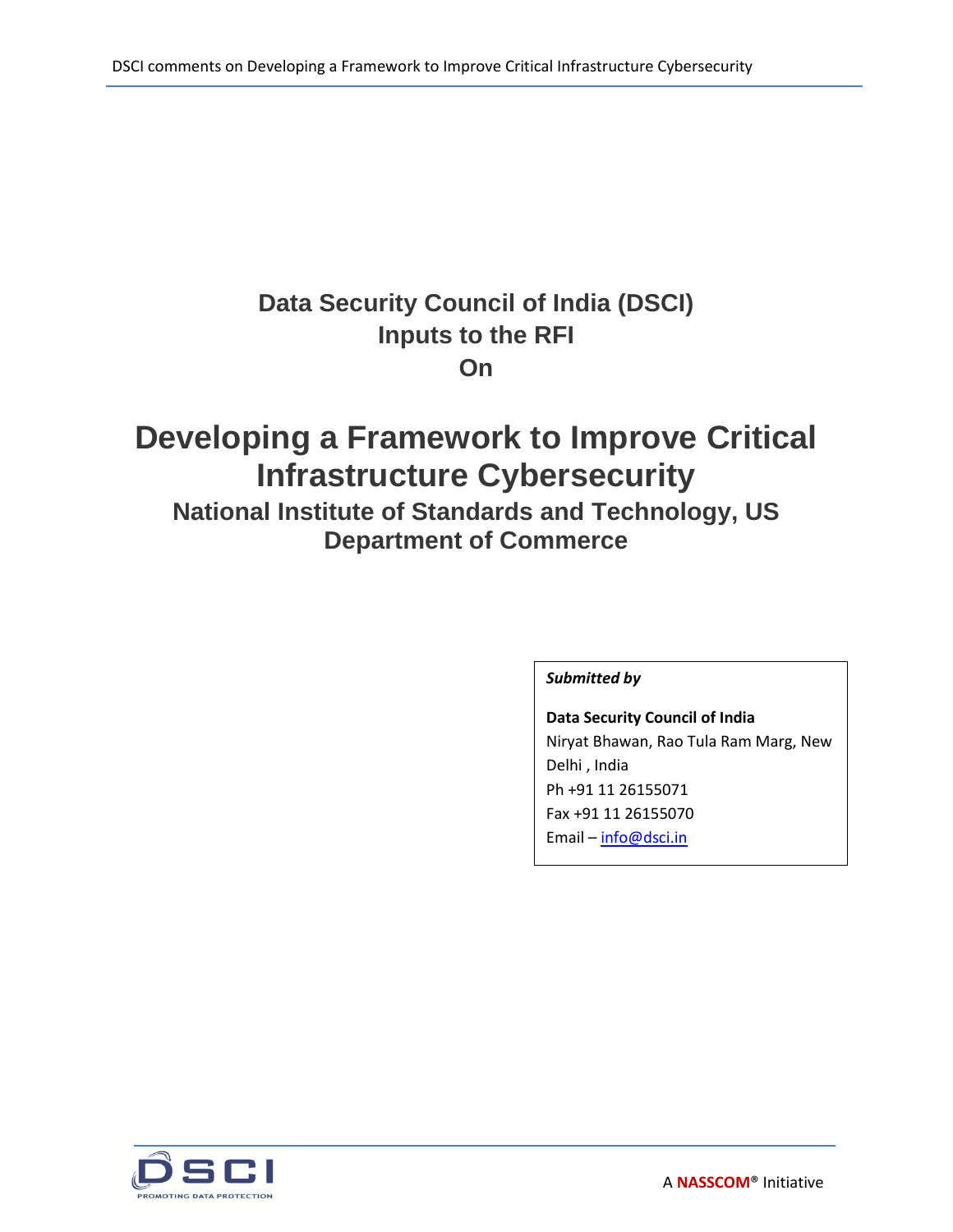# **Current Risk Management Practices**

NIST solicits information about how organizations assess risk; how cybersecurity factors into that risk assessment; the current usage of existing cybersecurity frameworks, standards, and guidelines; and other management practices related to cybersecurity. In addition, NIST is interested in understanding whether particular frameworks, standards, guidelines, and/or best practices are mandated by legal or regulatory requirements and the challenges organizations perceive in meeting such requirements. This will assist in NIST's goal of developing a Framework that includes and identifies common practices across sectors.

# *1. What do organizations see as the greatest challenges in improving cybersecurity practices across critical infrastructure?*

Cybersecurity practices should be developed keeping in mind the functional and operational requirement of protecting their critical infrastructure and building a resilience mechanism of the existing infrastructure. Further, Audit/ Compliance requirements with respect to federal/geographical, sectoral<sup>1</sup> or entity<sup>2</sup> based regulations are important consideration for an organization. Organizations, in their policies and in practice, should look towards for a process which are repeatable and provide maturity based evolution of the organizational practices. Comprehending all of these together and architecting these requirements as a cybersecurity practices is a major challenge for organizations. Some of the other challenges are that organizations:

- I. Are unaware of the ramification of compromise to health of cybersecurity
- II. Face challenges with respect to adequate funding as security is generally a cost center and not a business priority
- III. Don't have insignificant skills and their efforts and resources are generally misaligned. For example, major focus has always been on compliance reporting rather than focusing on actual security requirements.
- IV. Don't have insufficient intrinsic and extrinsic drivers and mandates which drive organization to adopt cybers ecurity practices across critical infrastructure.
- V. Don't have ability in defining Technical requirements, architectural positioning & solutioning for emerging threats to critical infrastructure.

Considering that the threat environment in which they operate is getting complex and dynamic; attackers are evolving innovative techniques. In such a scenario the *practices and procedure that an organization adopts should be dynamic and evolving. The security requirements need to be agile*. Most of the cybersecurity frameworks fail to bring that dynamism and agility and revolve around compliance/regulatory requirements. As a result, though security of the critical infrastructure is of the prime importance, organizations divulge in so many compliance norms that they sometimes fail to achieve the real security.

# *2. What do organizations see as the greatest challenges in developing a cross-sector standardsbased Framework for critical infrastructure?*

The greatest challenge is to incorporate different requirements of different critical sectors under one framework. For example, the Financial sector security threat landscape would not have not much commonality with the threat landscape pertaining to Energy sector or Telecommunications sector. Currently:

- I. There are inadequate efforts for cross-sector aggregation of security requirements. There is lack of drivers & mandate for the same
- II. Attributes, parameters and elements of standards don't comprehend the dynamic threat requirements and challenges of the sectors

 $2$  Entity – Applicable to all entities involved in particular type of transaction – e.g. GLBA for any financial transactions



 $\overline{\phantom{a}}$ 

<sup>&</sup>lt;sup>1</sup> Sectoral - Applicable for sector specific organizations e.g Hospitals follow - HIPAA for security of health records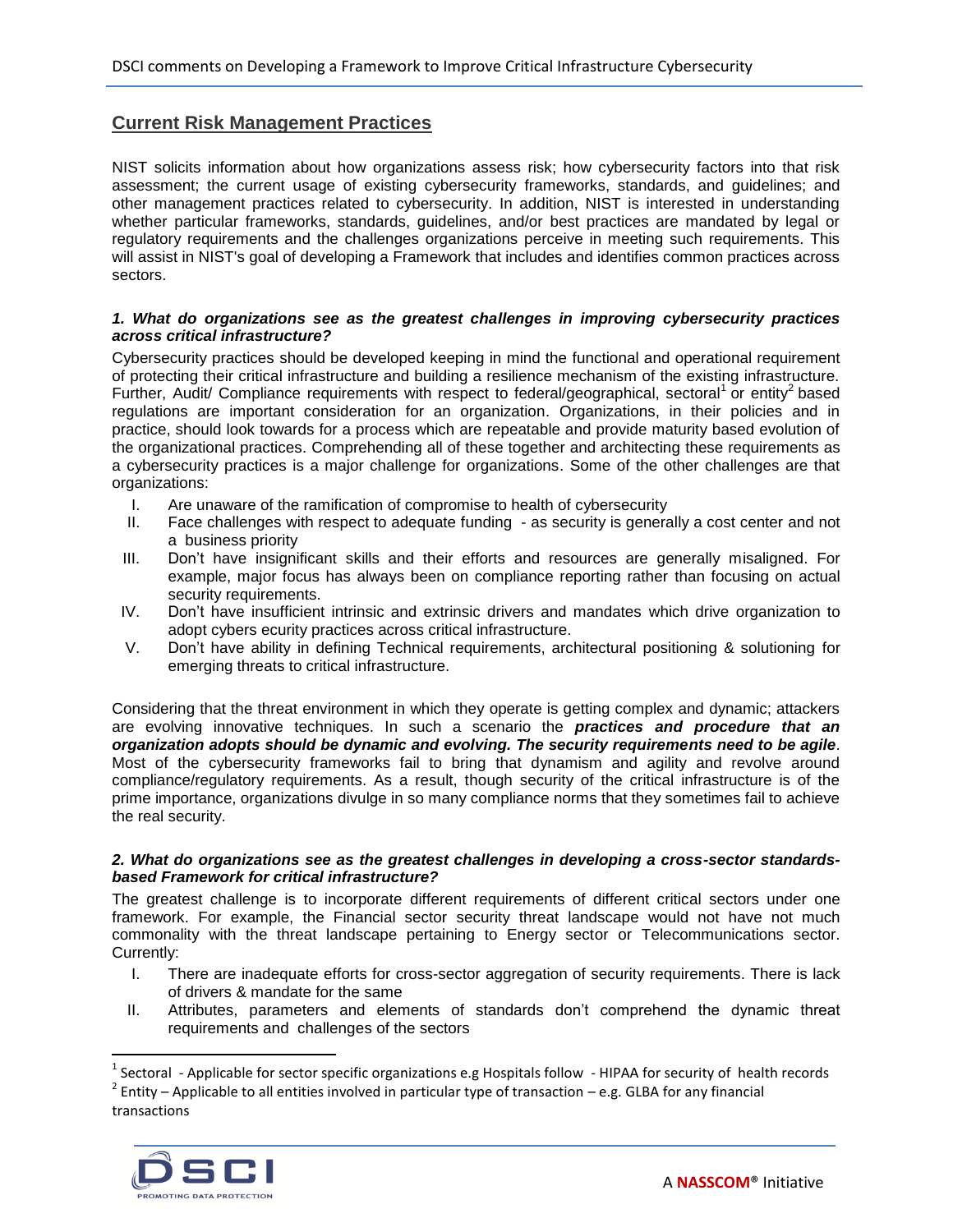- III. Commonality exists, but, doesn't comprehend the dynamism and reality. For example, ISO 27001, FISMA does not reach to the granularity of cross sectors
- IV. New approaches, references & framework are unable to compete with comfort zones of existing mechanism (ISO 27001)

# *3. Describe your organization's policies and procedures governing risk generally and cybersecurity risk specifically. How does senior management communicate and oversee these policies and procedures?*

The organization's policy categorizes and classifies kinds of risks based on the nature of business, transactions, infrastructure setups, geography, compliance and regulatory requirements, etc.. These vary considerably based on the type of industry, type of business, size of organization and geographical spread. From the cybersecurity risk point of view, the emphasis apart from the one listed above is also on the availability of citizen services, public safety, resiliency, etc. and varies based on industry to industry. However, generally these policies are:

- I. Directed at organizational security and tend to neglect the cyber security aspects
- II. Top-down, missing granularity and are often misaligned and irrelevant to the cyber security requirements
- III. Away of real threats and risks and focussed more on compliance demonstrations

The policies are sporadically reviewed after thorough discussions with all the relevant stakeholders and based on the consensus are effectively communicated to the intended recipients through appropriate channels and modes like internal /external audit mechanisms and are reviewed periodically based on the threat patterns and evolution of business needs. However, the senior management reviewing the policies generally

- I. Lack oversight and are more focused on trivial issues, neglecting the core and remain reactive
- II. Are not able to identify performance measurements relevant to the security requirements.

# *4. Where do organizations locate their cybersecurity risk management program/office?*

Typically they are converged at CISO/CSO/CRO level. Tactical mechanism for governance may also be present like Risk Management or compliance office. However, special focus on cyber security in Risk Management is rarely found.

# *5. How do organizations define and assess risk generally and cybersecurity risk specifically?*

Definition and assessment of risk, generally followed by categorization and classification, is preceded by study of threat matrix and related vulnerabilities that the organization is exposed to due to its operations. The cyber security risk may not be part of Risk Management exercise (*For further details refer Point 3.)* The challenges with Risk Management is that it

- I. Tends to become simplified and naïve, negating complexity and security realities
- II. Focuses on compliance demonstration, and misses on critical objective of protection
- III. Lack approaches, techniques & competence that help comprehend complex dimensions of cyber security risk
- IV. Does not have adequate competence and techniques required for a high level of risk governance

# *6. To what extent is cybersecurity risk incorporated into organizations' overarching enterprise risk management?*

Cybersecurity risk management framework forms an important component of the overall organizational risk management framework, given the growing importance of ICT in an organization's operations and the ability of a Cybersecurity risk to result in unperceivable repercussions. However, integration of cyber security into ERM remain a challenge because of:

- I. Compliance demonstration is of prime objectives, rather than protection
- II. Lack of approaches, techniques & competence in cyber security capabilities and its integration with ERM

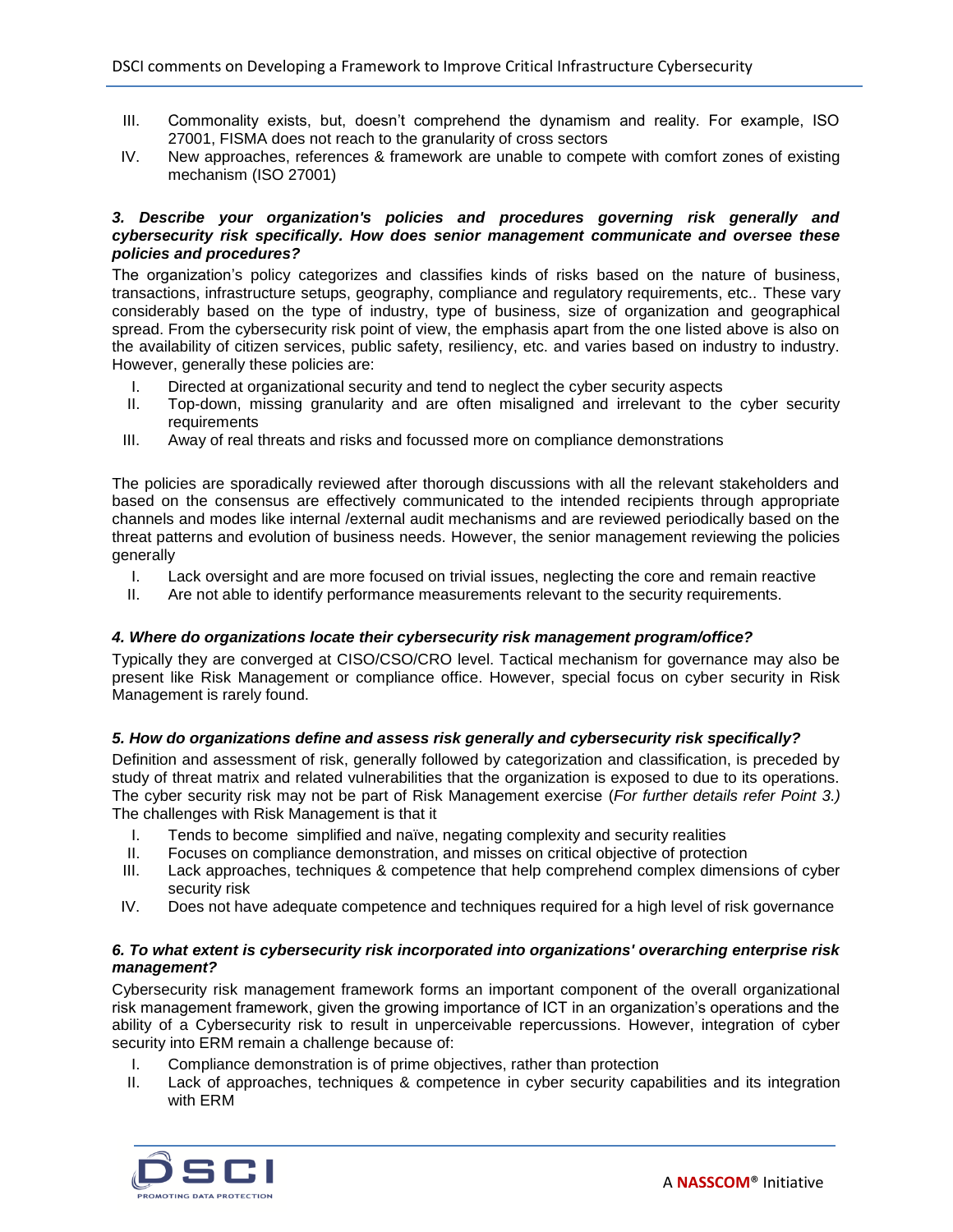III. Inadequate competence and techniques required for a high level of risk governance

# *7. What standards, guidelines, best practices, and tools are organizations using to understand, measure, and manage risk at the management, operational, and technical levels?*

In India, Different organizations uses different standard and frameworks for example CoBIT, COSO is used for defining the overall framework, while ISO 27001 is majorly used as a high level controls framework, there are other framework such as PCI DSS which are prescriptive and focuses on key requirements with respect to Credit Card Data.

The DSCI Security Framework (DSF©) which has recently seen momentum is a discipline specific approach and allows organization to choose disciplines based on their nature of business. The framework focusses on providing strategic guidance, tactical measures and best practices for addressing real threats in its environment, without worrying about compliance to regulations. Further it provides maturity parameters which help organization to improve their practices continually and gradually. The framework help organization draw a strategic plan based on evolution of different disciplines of security, and their interdependencies, with continuous focus on protecting data. Refer Annexure 1 – DSCI Security Framework for further details.

# *8. What are the current regulatory and regulatory reporting requirements in the United States (e.g. local, state, national, and other) for organizations relating to cybersecurity? Not Applicable*

Specifically with India following regulatory requirements exist for organizations relating to cybersecurity

- I. IT Act which defines the legal requirement of cybersecurity through various clauses defined under section 43 read with section 66 together. It also defines requirements for Privacy through section 43A and clauses with respect to contractual obligations in section 72
- II. The Legal role of CERT-In with respect to incident response and monitoring has also been defined under the act which also defines the role of authority for Critical Information Infrastructure protection under section 70 A of the act.

# *9. What organizational critical assets are interdependent upon other critical physical and information infrastructures, including telecommunications, energy, financial services, water, and transportation sectors?*

There is a massive interdependency with respect to the critical assets for example the telecom sector provides major platforms through an internetworking backbone or mobile based services such as 3G or 4G which are utilized by different applications for providing services. Similarly, payment infrastructures provided by the Banking sector is being utilized by many sectors. From the energy sectors, the grids which provide energy to the services are developed through the use of ICT products majorily developed by IT companies Growing use of ICT has led to enablement of sector specific technology use, though their exist a certain level of convergence.

# 10. What performance goals do organizations adopt to ensure their ability to provide essential *services while managing cybersecurity risk?*

The provision for providing essential services while managing cybersecurity risk are designed based on the requirement of the users of the services during the disruption(which varies with different types), its criticality with respect to Recovery Time Objectives (RTO) and Recovery Point Objectives (RPO), and the current infrastructure capability associated with the services. It also takes into considerations the resource requirements based on people, process and technology. The performance goals thus should be associated with the:

- I. Ability to sustain business/ match business requirements based on the type of exigency
- II. Availability of critical resources
- III. Timely restoration of services

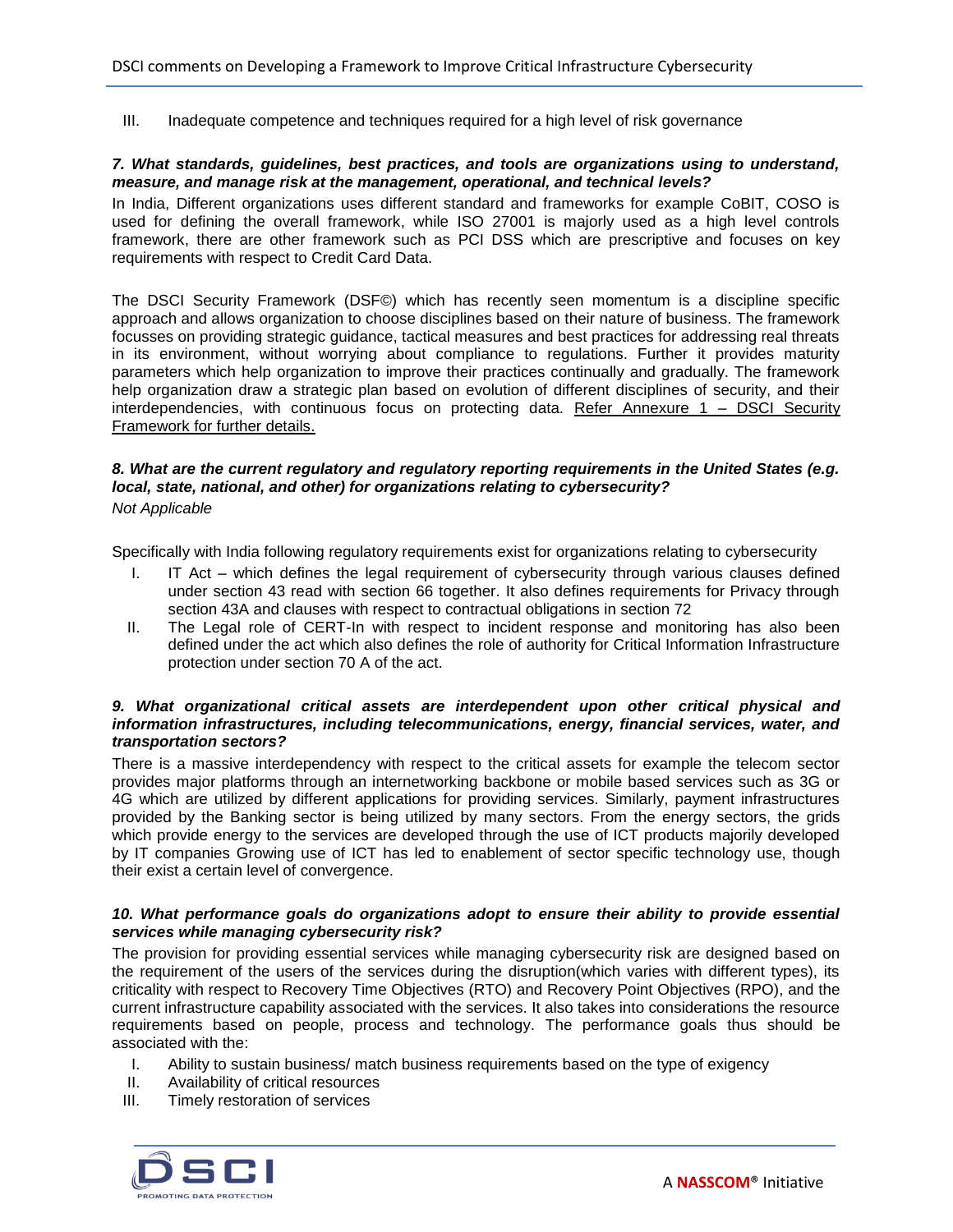- IV. Desired functionality of services
- V. Services to key stakeholders

# *11. If your organization is required to report to more than one regulatory body, what information does your organization report and what has been your organization's reporting experience? Not Applicable*

Offshoot, multiple reporting should not be much of a challenge given that each regulatory body would have a defined mandate that delineates it from the other regulatory body and thus there would not be any duplicity of information that needs to be provided, other than few common items. However at a minimum following consideration should be given while defining the reporting requirements:

- I. What will you require to report to make sharing useful?
- II. What kind of clearing house function your require?<br>III. Need of mandate, drivers and incentives for reporti
- Need of mandate, drivers and incentives for reporting

# *12. What role(s) do or should national/international standards and organizations that develop national/international standards play in critical infrastructure cybersecurity conformity assessment?*

International Standard Organizations such as ISO and International bodies such as UN, OECD etc. could play an important role in enforcement of cyber security standards for critical sectors although their role in conformity assessments needs to be carefully evaluated keeping in mind the sovereign rights of the nations. These bodies should work toward building an environment that fosters trust by maintaining faith in an organization's ability to have essentially implemented the standard it conforms to, and by possibly offering support in implementation and adaptation, rather than Assessment. Some of the positives and negatives of international standards are:

# **Positives**

- I. Help in comprehension and building structured thoughts
- II. Provide attributes, elements and components for developing agenda
- III. Help establish minimal base line control and competence
- IV. Help plan, implement, measure and seek compliance

#### Negatives:

- I. Procedural norms of international standards creates hindrances and delays in responses
- II. Creates comfort zones, becomes static, while cyber security need dynamism
- III. Creates culture of compliance documentations & demonstrations, attracting resources and efforts, leaving many desired tasks unaddressed

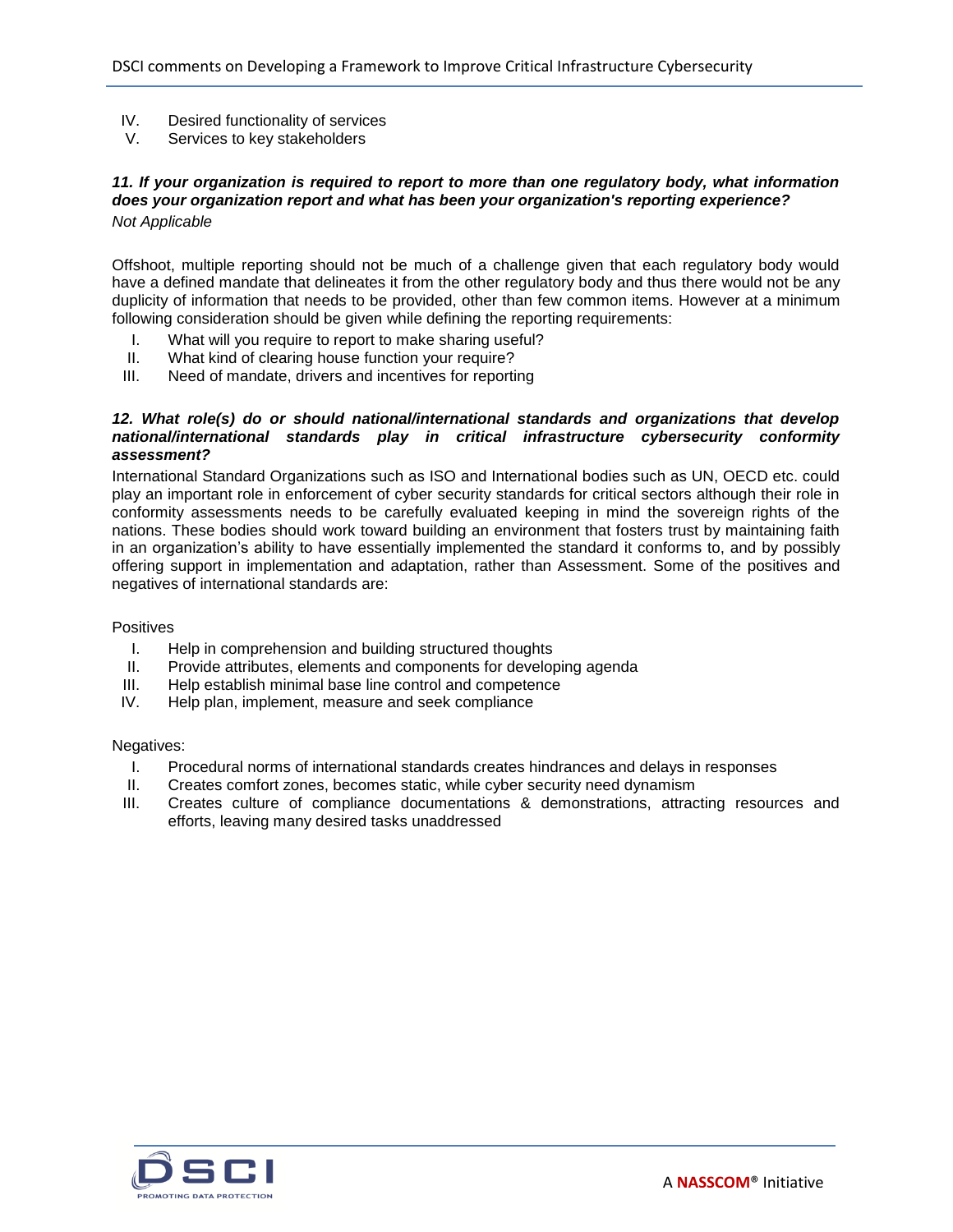# **Use of Frameworks, Standards, Guidelines, and Best Practices**

As set forth in the Executive Order, the Framework will consist of standards, guidelines, and/or best practices that promote the protection of information and information systems supporting organizational missions and business functions.

NIST seeks comments on the applicability of existing publications to address cybersecurity needs, including, but not limited to the documents developed by: international standards organizations; U.S. Government Agencies and organizations; State regulators or Public Utility Commissions; Industry and industry associations; other Governments, and non-profits and other non-government organizations.

NIST is seeking information on the current usage of these existing approaches throughout industry, the robustness and applicability of these frameworks and standards, and what would encourage their increased usage. Please provide information related to the following:

# *1. What additional approaches already exist?*

The existing approaches are primarily categorized into

- I. Information Security Management Standards- ISO 27001 falls into this category<br>II. Specifics of Security Management, such as Application Security, Infrastructure s
- Specifics of Security Management, such as Application Security, Infrastructure security
- III. Technical standards: Encryption, Digital Signature, etc
- IV. Industry standards such as HIPAA for health records<br>V. Transaction specific standards such as PCI-DSS for o
- V. Transaction specific standards such as PCI-DSS for card transactions<br>VI. Entity specific standards such as GLBA for financial transactions
- Entity specific standards such as GLBA for financial transactions
- VII. Government Standards FISMA
- VIII. Sector specific standards, for example standards from NERC for energy sector

DSCI has published its approach as DSCI Security Framework (DSF). DSF gives a fresh perspective to the approaches of managing security by focusing on disciplines of security. This aligns with the evolution of the subjects, which is extending its scope to more granular and specific elements. Each discipline of security, because of its scale and complexity, warrants attention from strategic, tactical and operational perspectives. The discipline specific approach, thus, serves the purpose of making security more realistic, relevant and dynamic. Refer Annexure 1 for further details.

# *2. Which of these approaches apply across sectors?*

Different approaches have different pros and cons while ISO 27001 is a good starting point for many organizations it fails to reach to granularity of the subjects. While, in case of specifics standards like the application security or a technical standard like the ones for encryption provides the granularity of security approaches. However, it may lead to challenges with respect to integration and cohesion requirements of other followed practices within the organizations. Although the approaches cited in the response to the above question provide different kind of benefits to critical sectors, our observations are confined to DSF only.

Discipline specific approach of DSF is based on the principles of *visibility***,** *vigilance***,** *coverage & accuracy***,** *discipline in defense*; *focus on strategic, tactical and operational layers. It is applicable* to the critical sectors in the following way

- I. Help making security program more specifics that provides attention to each of the elements that may have serious ramification to security or organization and health of cyber space
- II. It helps enhance organization comprehension of complex affairs of security
- III. It helps extends the scope of security to all desired elements and concentrate its effort to increased accuracy
- IV. It makes organization more vigilant to evolving threats and makes it vibrant to the evolving trends of security

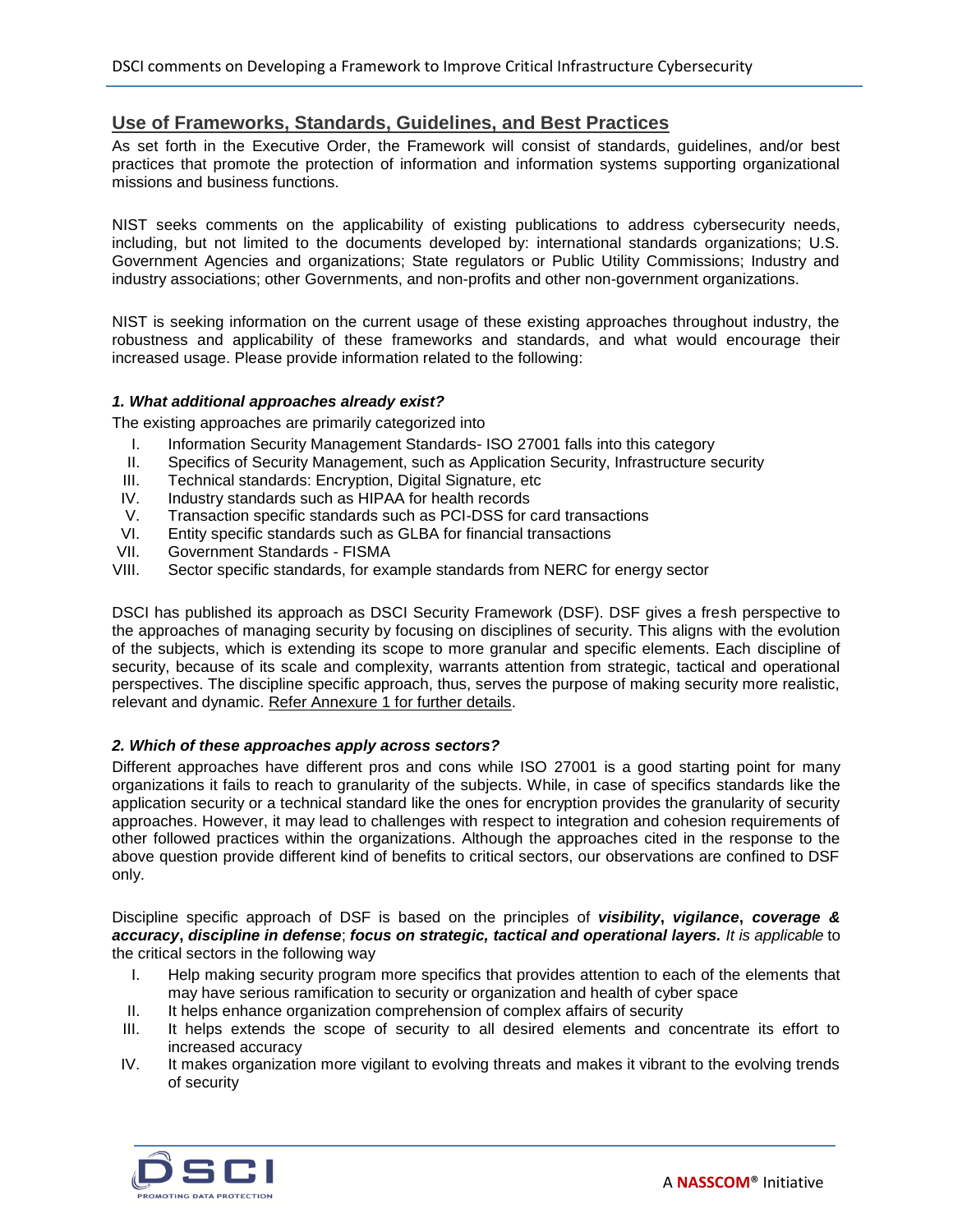- V. It providers guidance for understanding and dealing with strategic, tactical and operational perspectives of specifics of security, termed as disciplines of security in DSF
- VI. It helps improve discipline in the defence planned for security
- VII. It also provide sufficient insight into building compliance demonstration capabilities
- VIII. It provides maturity criteria for each discipline. With total 170 criteria, it contributing to the maturity improvement cycle of an organization

# *3. Which organizations use these approaches?*

DSCI Security Framework (DSF©) along with DSCI Privacy Framework (DPF©) are being followed by multiple organizations from different sectors as the practices in the frameworks do not prescribe to any control or specific technology but rather focus on strategic directions, approach and best practices that would help organization mature its practices in the long run. DSCI Security Framework is relevant for:

- I. Those, which look for Improving maturity in specific disciplines of security
- II. Those, which look for benchmarking security initiatives from strategic, tactical and operational perspectives
- III. Critical sector, where the maturity in each of the discipline is important for overall security
- IV. Organization which provide IT and IT enabled services to the critical sector
- V. Solution vendors which map their products and services with the disciplines of DSF
- VI. Security architects which designs the solutions requirement of the organizations
- VII. Evaluators who are looking to assess critical capabilities for the purpose of high level of security

# *4. What, if any, are the limitations of using such approaches?*

The contemporary approaches experience the limitations in the different categories such as:

- I. **Control specific approach**: Security is becoming a matter of complexity, scalability and granularity. Relevancy of a set of controls is time dependent, and it loses it meaning in a shorter time span. Standards that promote the controls, although takes a lot of resources and efforts, becomes ineffective during the course of time
- II. **Management standards**: Helps establish administrative and management mechanism for security. However, increasingly reliance on them creates unnecessary burdens, without actually delivering security on the ground
- III. **Technical standards**: Addresses specific requirements of standardization of technology for better performance, interoperability and integration. These standards are critical, however, may not aid in the management and operation of security affairs

# *5. What, if any, modifications could make these approaches more useful?*

DSF proposes modification in the approach for security in the following way:

- I. Identifies key principles for running security initiatives and articulates practices around them: *Visibility; Vigilance; Coverage & Accuracy, Balance of Strategic, Tactical & Operational views; Discipline in Defense . & Compliance Demonstration*
- II. *Focuses on a strategic treatment to security* that will not only mature its endeavour but also optimize the resources and efforts deployed.
- III. *Brings dynamism and agility in security operations* because of which it Helps align security to current trends understanding & practices
- IV. Helps organizations with inputs on building strategy in the 16 distinct disciplines of security which ensures comprehensiveness & coverage. It provides implementation quidance For each discipline, DSCI recommend approaches and processes that help take a strategic review of an organization's initiatives
- V. Provides 170 maturity metric criteria to enhance maturity of security program
- VI. DSCI focuses on a 'Visibility' exercise, which brings a consolidated view of data at the central level. It analyses and identifies the integrated view of the data within the findings. It creates a risk profile that is data centric
- VII. Assigns importance to the key aspects of security capability management such as 'maintaining comprehensiveness & dynamism of organizational understanding', 'responsiveness to threats',

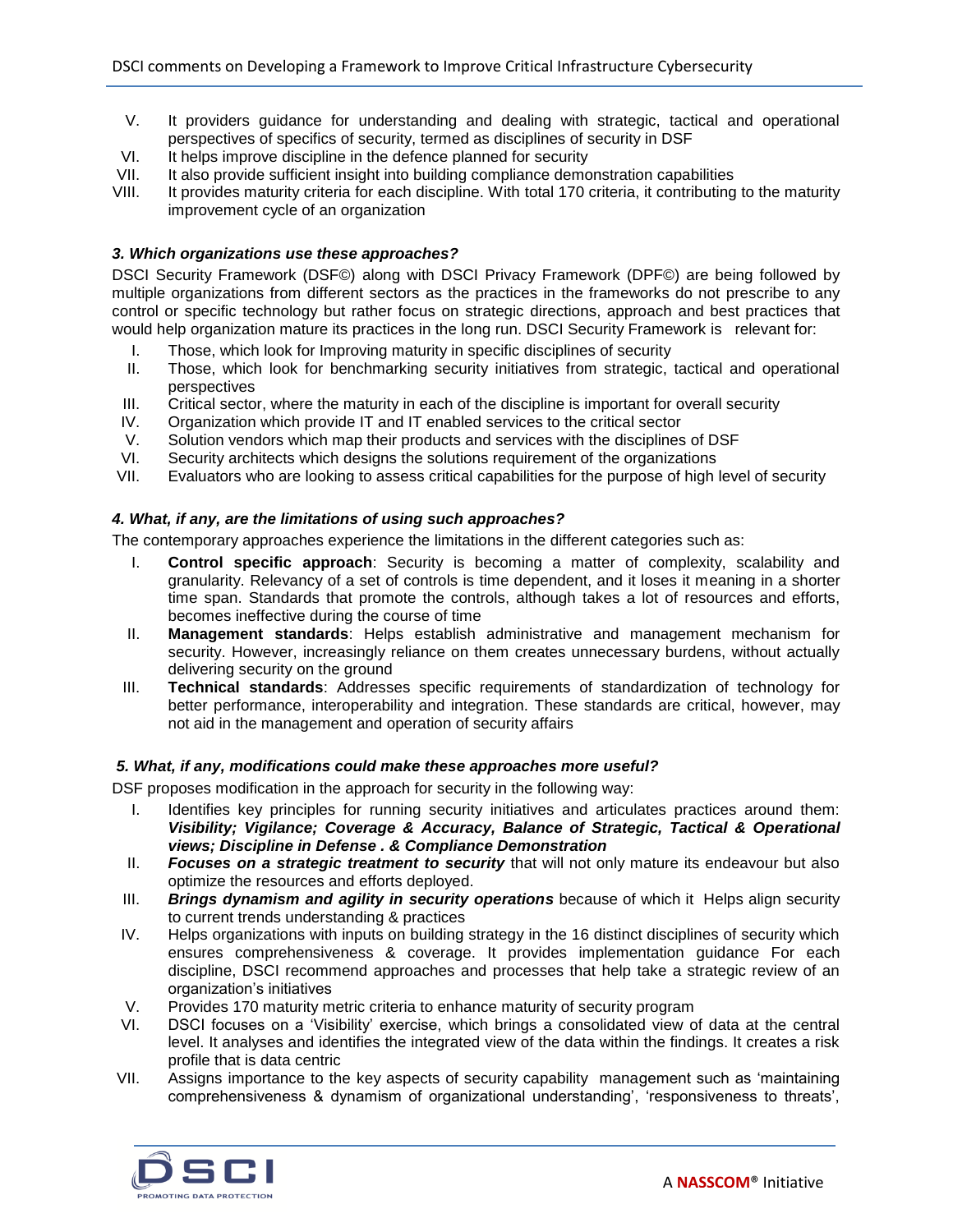'aligning protection measures to the actual security threats', and 'ability to drive organizational actions for security & compliance assurances'

VIII. Concentrate on convergence, integration and collaboration to realize the objectives of security governance

#### *6. How do these approaches take into account sector-specific needs?*

There are specific sector security standards like the one developed by NERC for energy sector and 3GPP/3GPP2 for telecom. As they are supposed to address specifics, these developments should be welcomed. Further, any cross sector standard should not only aim to address the baseline requirements of each and every sector it ascribes to, but also have certain components (also known as Delta practices) pertaining to specific sectoral requirements that ascertains the completeness of the framework and that it could be applied to any organization irrespective of the sector the organization operates in.

An alternative approach to this can be a standard similar to DSF which focuses on specific security disciplines such as application security, Security Organization, Infrastructure security, etc.. The applicability of a particular discipline varies from organization to organization and the nature of business transaction. For example, IT industry can focus on aspects like infrastructure security if they provide infrastructure services or Application security, if they are involved in application development. This method will ensure that the cybersecurity standard is relevant to cross industry and will allow industry to choose disciplines which are relevant for their nature of businesses.

Ability of horizontal standards to address the security requirements is always challenged. DSCI Security Framework (DSF) provides unique benefits to address sector requirements as follows:

- I. Discipline specific approach provides modular approach, helping to focus on those disciplines that are pertinent to a sector
- II. Measurement metrics provided by DSF may be scaled and weighed to sector specific requirements

Additional sector specific modules, over and above the practices prescribed, while emphasizing on specific technologies and controls required could make them more adoptable and implementable. The approaches need to constantly update themselves, given the rapid pace of technological advancement and emerging requirements originating from specific sectors. While designing sector specific modules, thorough assessment of each sector must be carefully undertaken to understand its threat matrix, the existing vulnerabilities, and the gaps in existing policies, technology landscape, and overall requirement of the sector.

#### *7. When using an existing framework, should there be a related sector-specific standards development process or voluntary program?*

For specific sector it would be pertinent to have specific standards as their business ecosystem, technology profile and threat landscape may be fundamentally different from others. If there is a chance that security compromise in that sector will lead to significant impact, then it will be important to have sector specific development. Voluntary program may yield desired results if the sector is well awakened, security is priority for business and there is will and actual investment in security. The sectors may be motivated or driven to develop their own standards. However, the development of the standards, as cited in response to above questions, shouldn't lead to rigidity and lethargy.

# *8. What can the role of sector-specific agencies and related sector coordinating councils be in developing and promoting the use of these approaches?*

Their role in designing becomes all the more important given their critical role in promoting the use of the approaches. They should be appropriately consulted at each and every stage and their inputs be sought timely to ensure consensus-based standards is developed to the fullest extent possible. Some of the sectors witness competent institutional development, either in the form of regulator or industry forum. They play crucial role of driving the initiatives in the sector. However, while relying on these institutions a

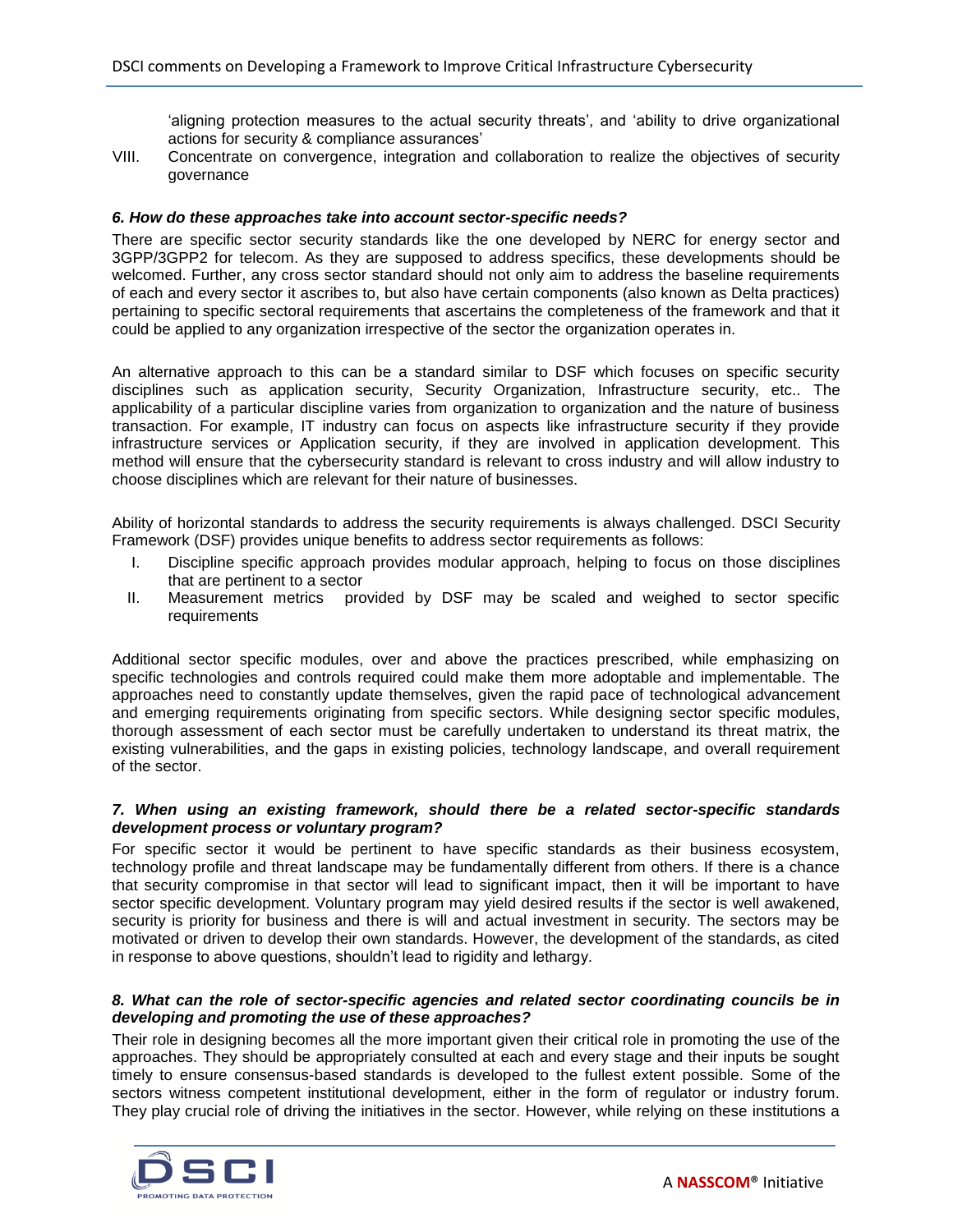care must be taken that they possess adequate skills, competence, resources and empowerment to drive security.

# *9. What other outreach efforts would be helpful?*

The focus of the outreach efforts should be to

- I. Educate and make the sectors aware of cyber security issues
- II. Do an In-depth analysis of critical security issues that may lead to huge and kinetic impact
- III. Enhance the cooperation and collaboration within the security community
- IV. Share information on security incidents, attack vectors and exploitations
- V. Drive the coordinated programs and initiatives<br>VI. Enhance skills and competence
- Enhance skills and competence

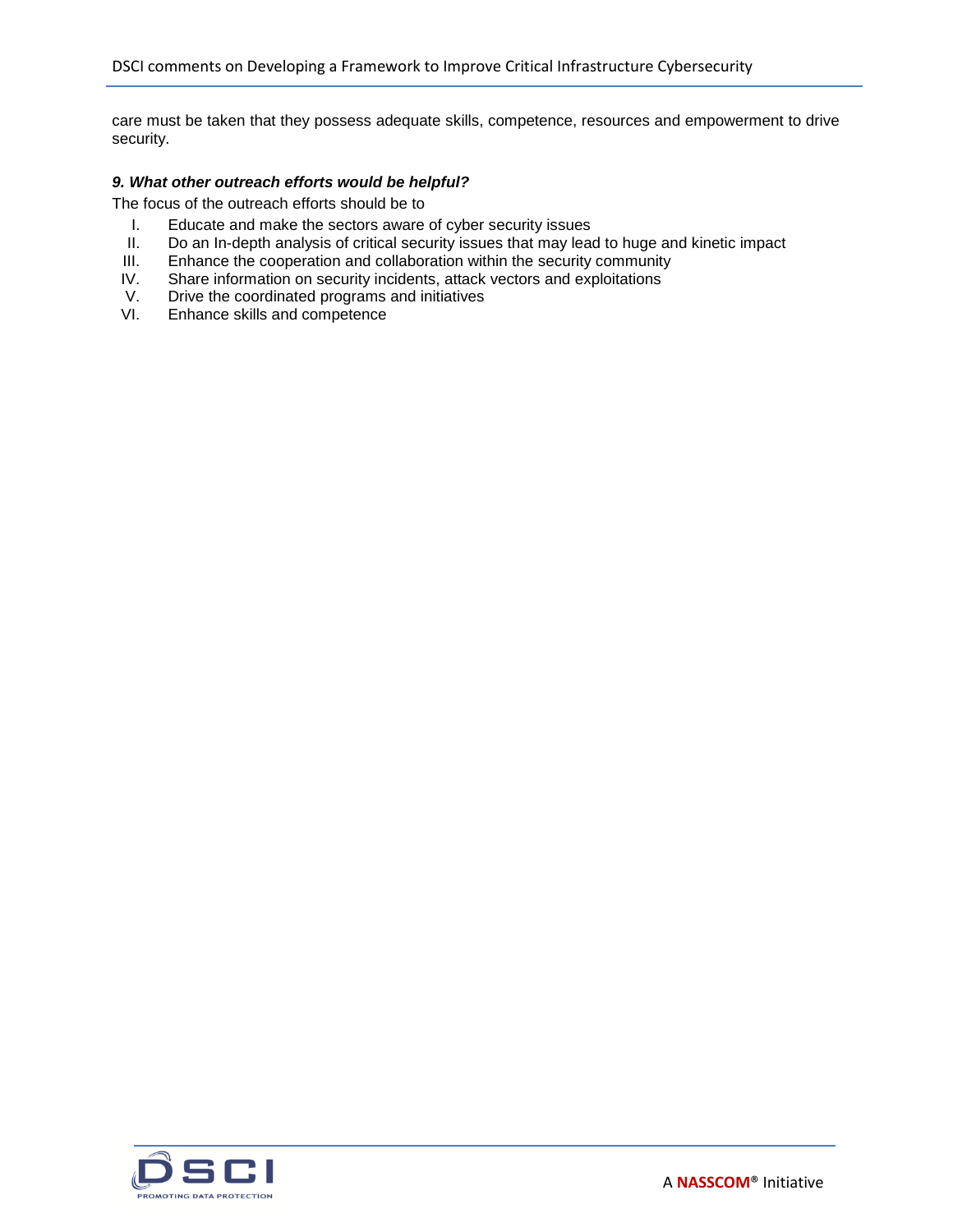# **Specific Industry Practices**

In addition to the approaches above, NIST is interested in identifying core practices that are broadly applicable across sectors and throughout industry.

NIST is interested in information on the adoption of the following practices as they pertain to critical infrastructure components:

- Separation of business from operational systems;
- Use of encryption and key management;
- Identification and authorization of users accessing systems;
- Asset identification and management;
- Monitoring and incident detection tools and capabilities;
- Incident handling policies and procedures;
- Mission/system resiliency practices;
- Security engineering practices;
- Privacy and civil liberties protection.

# *1. Are these practices widely used throughout critical infrastructure and industry?*

Most of the above listed practices are widely used throughout the critical infrastructure and industry primarily as per the business need and may not be from the concerns of national cyber security. The state and maturity of the practices may be varied, which may not deliver consistent security performance across the companies and sectors. Each of the above practices requires organizational capabilities to ensure the desired level of governance. Some organizations may have better access to those capabilities than others. Removing this disparity through different policy means may be one of the objectives of the framework being discussed here.

Some of the above practices are also devised in the form of different disciplines as defined in the DSF. The practices provides a strategic guidance to the organizations, it discusses the approaches, trends and practices that are driving an individual discipline and finally provides a detailed guidance for systematically planning and implementing security in the organization..

# *2. How do these practices relate to existing international standards and practices?*

These practices form the core of any standard that advocates comprehensiveness. While designing any policy framework, such critical aspects must be given due importance. However, Some of the practices such as 'Security Engineering' , 'Monitoring and detection tools and capabilities' and 'Privacy and civil liberties protection' may not be seen quite frequent in the existing international standards and practices

DSCI security framework (DSF) together with DSCI Privacy Framework (DPF) addresses these requirement however it does not specify any controls. Instead, it outlines best practices in these disciplines that are based on recent learning by organizations, analysts, and technology and solution providers. It leaves to the organization to select and implement controls specific to its operating environment and business requirements. DSCI focuses on a 'Visibility' exercise, which brings a consolidated view of data at the central level. It analyses and identifies the integrated view of the data within the findings. It creates a risk profile that is data centric. DSCI makes uses of its Best Practices approach to evaluate strategic options, both in terms of the processes and technological solutions available for addressing these risks, and strengthening the security posture. DSCI believes that once visibility over data is created at the central level, it is easier to bring dynamism in the security program as recent trends, vulnerabilities and incidents can be considered and appropriate risk management measures can be taken on a continuous basis.

*3. Which of these practices do commenters see as being the most critical for the secure operation of critical infrastructure?*

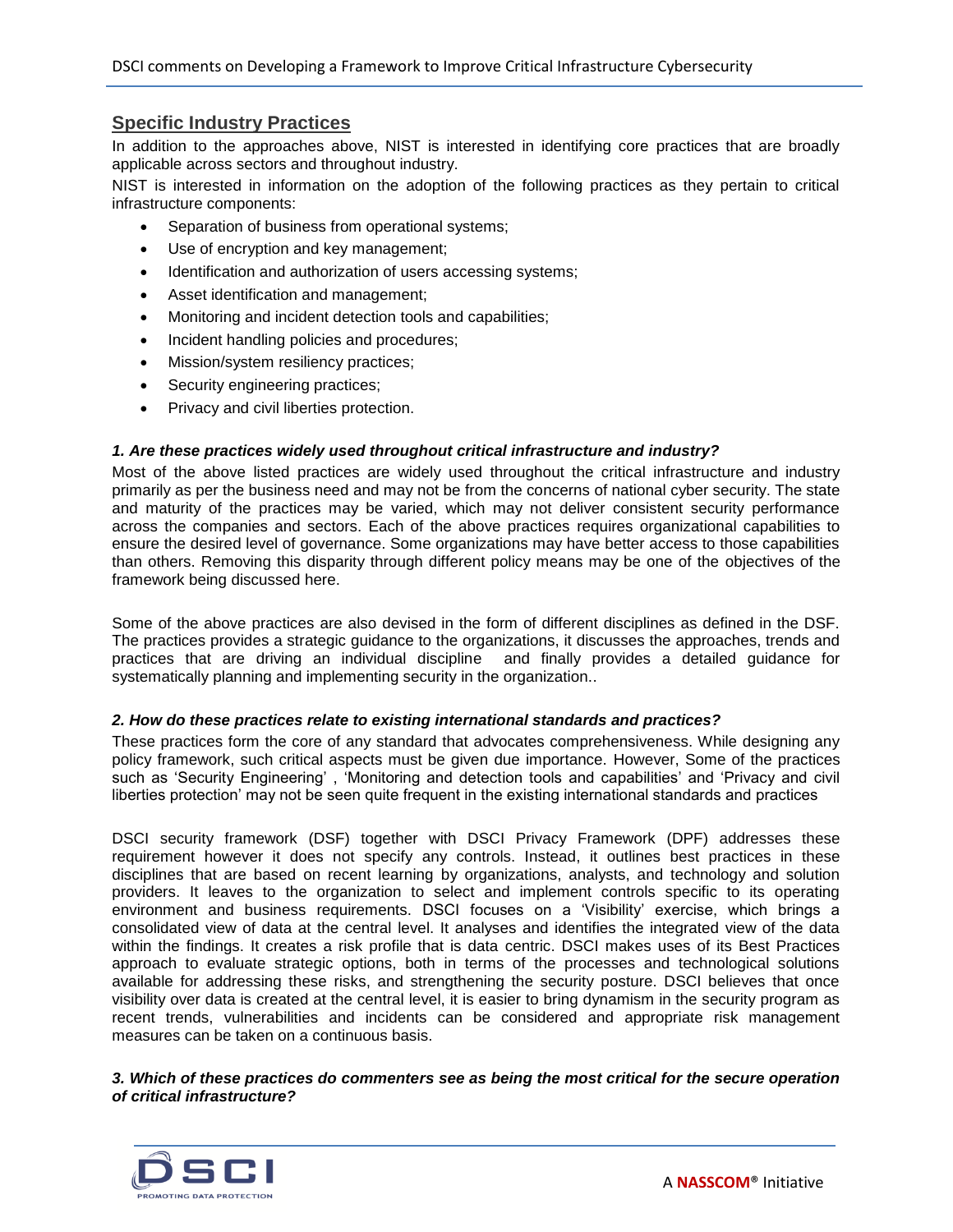All the listed practices are critical and their criticality differs from sector to sector. A practice might be highly significant in one sector while in some other sector, its criticality may reduce. However, following looks more relevant for secure operation of critical infrastructure

- I. Separation of business from operational systems;
- II. Use of encryption and key management;
- III. Identification and authorization of users accessing systems;
- IV. Incident handling policies and procedures;
- V. Mission/system resiliency practices

# *4. Are some of these practices not applicable for business or mission needs within particular sectors?*

Depending on sector to sector, some of the practices listed above might not directly align with business or mission needs of an organizations, However all these practices looks relevant for all the sectors

# *5. Which of these practices pose the most significant implementation challenge?*

- I. Security engineering practices and Privacy and civil liberties protection are most difficult to implement given that they have to be factored in at each and every stage in the design and implementation phase in the information life cycle.
- II. Incident handling tools and capabilities because of the increasing complexity, innovative &targeted attacks, and inability to comprehend rules to identify those attack patterns

# *6. How are standards or guidelines utilized by organizations in the implementation of these practices?*

It is always beneficial to understand how these practices are designed, implemented and followed by other organizations that have already adopted them. The study of existing implementation helps identify gaps and loopholes while providing organizations an opportunity to plug them while designing and implementing their practices.

#### *7. Do organizations have a methodology in place for the proper allocation of business resources to invest in, create, and maintain IT standards?*

Being industry initiative, and author of security framework, DSCI assigns significant efforts and resources in acquiring knowledge, analysing operating scenarios and distil policy and strategic initiatives. It also significantly invest in tracking and studying technology evolution, trends and practices

# *8. Do organizations have a formal escalation process to address cybersecurity risks that suddenly increase in severity?*

Most of the organizations these days follow a well defined escalation matrix that is significantly matured and has provision to address cyber security risk even with a sudden increase in severity. However, it would be matter of detailed study to see if the existing escalation process address cyber security.

#### *9. What risks to privacy and civil liberties do commenters perceive in the application of these practices?*

The greatest and foremost risk is the fear of violation of any regulation/ law/ practice that prescribes Privacy protection and guarantees civil liberties to the individuals as an entity and the society at large.

# *10. What are the international implications of this Framework on your global business or in policymaking in other countries?*

This framework, if properly designed and implemented, might play a very crucial role in global arena given its reach on the businesses and related policymaking and standards development by other bodies and countries.

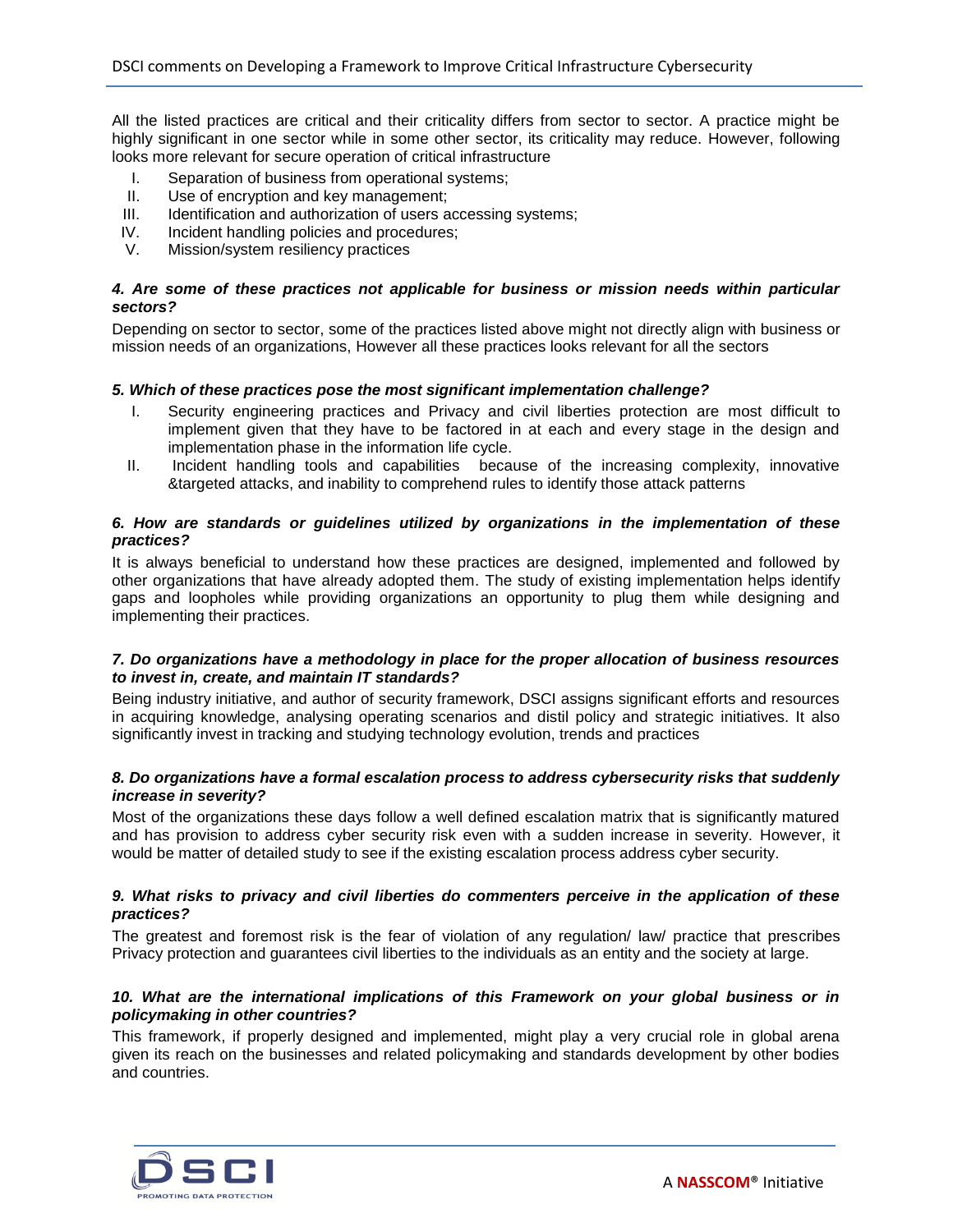# *11. How should any risks to privacy and civil liberties be managed?*

These risks demands a comprehensive as well as careful study of all the related aspects of privacy and civil liberties that are applicable to an organization and should be notably considered by the organization while designing and implementing any framework.

DSCI Privacy Framework boasts of a robust architecture that helps an organization mature its overall competence and capability of privacy and mature its practices that guarantee privacy protection to the individuals. Please refer DPF© for more details.

# *12. In addition to the practices noted above, are there other core practices that should be considered for inclusion in the Framework?*

In addition to the practices noted above, following practices may also be considered for inclusion:

- I. Threat and Vulnerability Management refer TVM in DSCI Security Framework
- II. Security Audits, Testing and Compliance refer SAT in DSCI Security Framework
- III. Having a developed security organization refer SEO in DSCI Security Framework
- IV. Third party security Management Refer TSM in DSCI Security Framework
- V. Special focus on Data/Information security Refer DSC in DSCI Security Framework

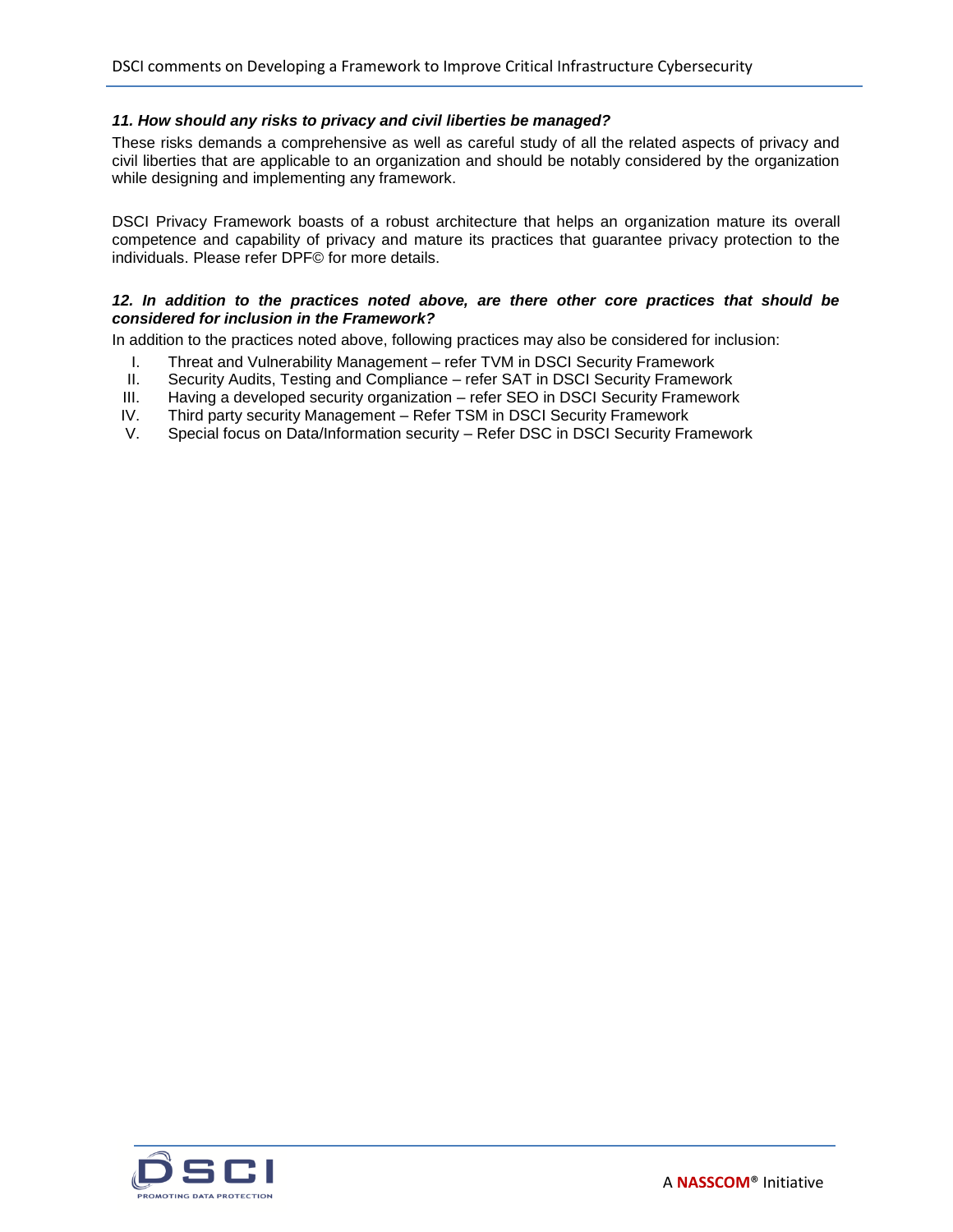# **Annexure 1 DSCI Security Framework**

Many organizations worldwide have adopted widely accepted & internationally recognized security frameworks and standards such as ISO 27001, which provide guidance & direction for establishing enterprise wide security processes and procedures. But problem arises when organizations channelize investments and resources to demonstrate compliance to such standards (e.g. extensive documentation, huge checklists) instead of identifying and mitigating real risks. Similar has been the case with FISMA implementation in the United States –compliance to it has taken precedence over real security in the networks and systems of the federal agencies.

Organizations today need to be 'really' secure, as the threat environment in which they operate is getting complex and dynamic; attackers are evolving innovative techniques. In such a scenario, organizations cannot rely on certifications alone, even though they may help provide assurance to their stakeholders. Though ISO 27001 standard, is a good starting point for organizations for implementing security, it is not an end by itself. When organizations operate in a vibrant, dynamic, evolving and competent environment – be it business, regulatory or threat environment as in case of security, organizations can only survive if they are able to draw a roadmap for coming years that entails future conditions & requirements, strategic options, building required competencies, etc. and not just focus on the present. This is achieved by doing long term planning and drawing a strategy to achieve the defined goals. But how many organizations today have a security strategy? How many organizations have a 5 year vision for security? Unfortunately - not many. Though, ISO 27001 has been phenomenal in establishing enterprise wide security processes, it falls short in the following areas:

- 1. *Long Term Strategic Planning in Security* –Today, security practitioners strongly believe that security should be treated as a business enabler and not as a hurdle – adding value to business, by allowing business to offer innovative solutions & services to international markets round the clock, increasing productivity, reducing cost, providing customer delight, etc. If such an approach needs to materialize, security needs to be revitalized by working more closely with the business and IT and being given strategic importance within the organization. Unfortunately, many standards are controls based standard - controls that are static in nature, focused on mitigating the existing risks, not focused on addressing the futuristic requirements / risks that emerge from business expansion and innovation.
- 2. **Building Security Capability / Competence, using Maturity Criteria Security is a continuous** journey, and no organization can be 100% secure. However, it is important to measure the progress made / capabilities built over a period of time to address the evolving and perennial threats. This can be achieved by defining criteria against which an organization can measure its capability maturity in security. Many standard on the other hand promotes a 'yes/no' kind of approach to security, wherein an organization is certified as fully compliant if it has implemented the relevant controls. It does not provide any maturity criteria, which organizations can leverage to improve their security competence.
- 3. *Focus on Protecting Data* Many standards follow an asset centric and process oriented standard. Processes help provide guidelines for conducting operational tasks in a pre-defined manner, but if too much focus is given on processes, then it may happen that the objective for deploying a particular process may get lost (outcome may not be achieved). This also at times results in loss of productivity and is perceived as bureaucratic. In today's digital world, data has an economic value attached to it. In fact, in some industries like pharmaceutical, data is the life line of the organizations operating in the sector. Hackers and rogue insiders vie for this critical data. In such a scenario, the focus of all the security efforts should be on data, with lean processes and intelligent technologies deployed to protect it..
- 4. *Tracking Security Evolution*  Security as a discipline has evolved over a period of time. The stimuli have been many - the dynamic threat landscape, strengthening regulatory regime, research & innovation, globalization, business models, technologies, etc. For an organization to be secure it is important that it keeps track of all the latest developments taking place in the field of security – be it

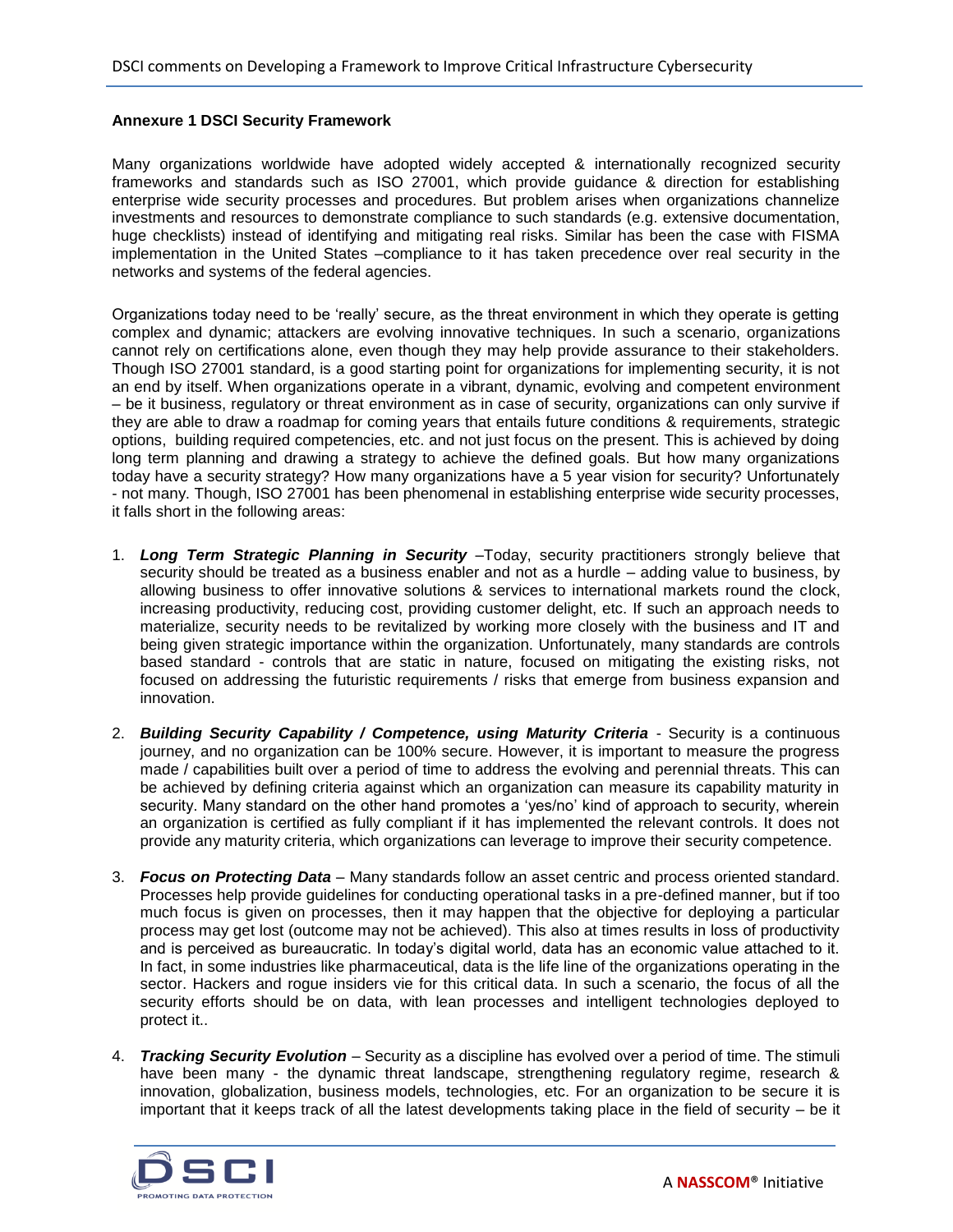skills, technologies or services. Today, specific security disciplines have evolved with very specific approaches to address the unique challenges faced. Specific trends and practices have been emerging to address the exact requirements of an individual discipline. The security market, both technology products and services, has solution offerings specific to an individual discipline. Security profession is also charting a path of specialization in these individual security disciplines. For e.g. Management of threats & vulnerabilities is a very critical discipline today, requiring specific skills, technologies and practices. Similarly, disciplines like Secure Content Management, Governance, Risk & Compliance do not find their rightful place in ISO 27001 standard. It fails to provide strategic and contemporary directions and guidance to organizations that are implementing and maintaining security.

*5. Integration and Interdependencies –* Security disciplines, as explained in the point above, have number of interdependencies and therefore there is need for taking an integrated approach that links these disciplines appropriately for better protection. For e.g. Security Incident Management as a discipline requires inputs from Threat & Vulnerability Management, Infrastructure Management, Application Development, etc to be effective. ISO 27001 standard does not take such an integrative approach as it is focused on individual controls that are described and deployed in silos.

There is a need to approach security differently - a way that helps overcome the above shortcomings of ISO 27001 and enables an organization focus on real threats in its environment, without worrying about compliance to regulations. It should be able to assess organization's maturity in implementing security in different areas with a view to continually improve the same. Such an assessment should further help organization draw a strategic plan based on evolution of different disciplines of security, and their interdependencies, with continuous focus on protecting data. Compliance should be the outcome along with dynamic and vibrant security that enables quick response to threats, vulnerabilities and actual cyberattacks.

# **DSCI Security Framework (DSF©) achieves precisely this**. **It is based on the following three foundational elements**:

- a. *Security Principles*: Starting point of DSF**©** is a set of security principles that an organization should seek to adhere to. These include information *visibility***,** *vigilance***,** *coverage & accuracy***,** *discipline in defense*; *focus on strategic, tactical and operational layers and compliance demonstration*. DSCI believes that approach to security which is based on these principles helps remove the focus from extensive documentation, checklists and controls, and enables an organization achieve dynamism in security which gives it the agility to respond to threats and attacks.
- b. *Discipline Specific Approach*: DSF**©** view of security is *discipline-specific*. Unlike other standards, it does not specify any controls. Instead, it outlines best practices in these disciplines that are based

on recent learnings by organizations, analysts, technology and solution providers. It leaves to the organization to select and implement controls specific to its operating environment and business requirements. It identifies maturity criteria in each of the 16 disciplines that form part of DSF©. While these disciplines are organized in four layers, it encourages organizations to focus on each individual discipline of security by implementing best



practices, and moving up in maturity rating by using the maturity criteria. Focus on individual disciplines, and striving to achieve excellence in them is the path to real security.

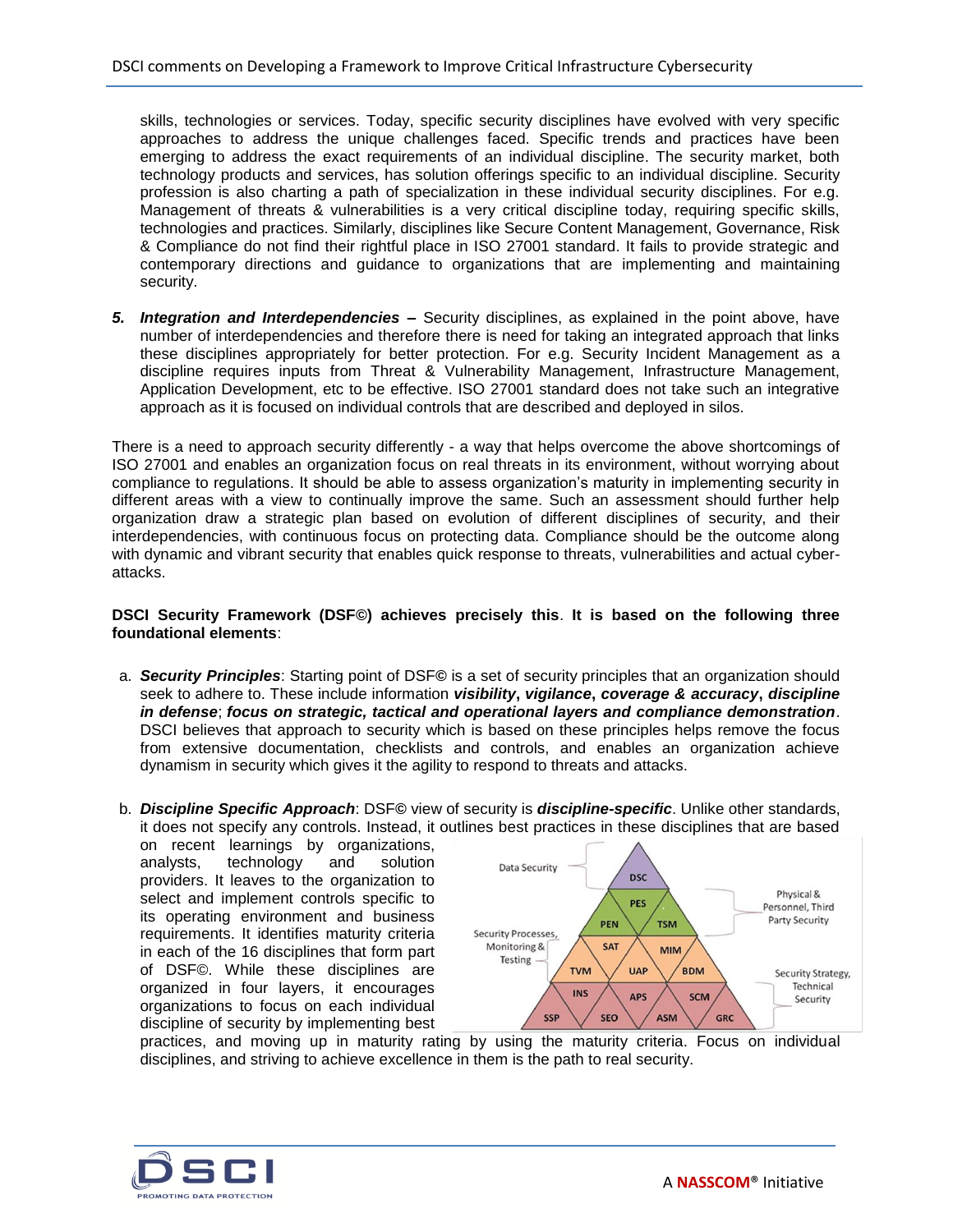c. *Data-Centric Methodology*. DSCI focuses on a 'Visibility' exercise, which brings a consolidated view of data at the central level. It analyses and identifies the integrated view of the data within the findings. It creates a risk profile that is data centric. DSCI makes uses of its Best Practices approach to evaluate strategic options, both in terms of the processes and technological solutions available for addressing these risks, and strengthening the security posture. DSCI believes that once visibility over data is created at the central level, it is easier to bring dynamism in the security program as recent trends, vulnerabilities and incidents can be considered and appropriate risk management measures can be taken on a continuous basis.

Corollary to the visibility exercise is the establishment of privacy initiatives in the organization, since the flow of personal information processed reveals exposure to privacy risks at various stages. The DSCI Privacy Framework (DPF©), which has identified nine privacy principles for achieving privacy in an organization, through the implementation of nine best practices which are organized in three layers – Privacy Strategy & Processes, Information Usage, Access, Monitoring &Training and Personal Information Security for establishing privacy initiatives in an organization, helps an organization do that.

#### **Practices in each discipline of DSF© have been articulated under the following four sections**:

- *Approach to the Security Discipline*: DSCI believes that there is a significant requirement of discussing the approaches, trends and practices that are driving an individual discipline. This section in each discipline articulates DSCI approach towards the discipline under discussion.
- **Strategy for the Security Discipline**: DSCI also believes that each security discipline deserves a strategic treatment that will not only mature its endeavour but also optimize the resources and efforts deployed. For each discipline, DSCI recommend approaches and processes that help take a strategic review of an organization's initiatives. This section will help managers to provide a strategic direction to the organization's initiatives in each discipline.
- *Best Practices for the Security Discipline*: DSCI recognizes a need for providing a detailed guidance for systematically planning and implementing security in the organisation. This section, in each discipline, compiles the best practices for the security implementer.
- *Maturity of the Security Discipline*: DSCI believes in assessment of the outcomes and for fair assessment, comprehension of appropriate parameters is necessary. The DSF© has defined a total of *170 maturity criteria* for the 16 disciplines.

DSF© especially through its maturity criteria can be used to determine an organization's security capability in different disciplines of security. This can be of particular relevance in outsourcing relationships where client organizations want to determine the overall and / or Line of Service specific security capability of service provider organizations.

# **Framework Benefits**

DSF© offers key benefits as follows:

| Offers a set of principles for<br>implementation of true security              | Helps align security to current<br>trends understanding & practices | Focuses on bringing relevance to<br>security, hence, realistic security |
|--------------------------------------------------------------------------------|---------------------------------------------------------------------|-------------------------------------------------------------------------|
| <b>Provides</b><br><i>improve</i><br>means<br>to<br>dynamism in security       | Ensures comprehensiveness &<br>coverage through the disciplines     | Provides strategic directions to<br>security initiatives                |
| <i><u><b>Offers</b></u></i><br>detailed<br>quidance<br>for I<br>implementation | Supports maturity improvement<br>through outcome based metrics      | Promises revitalization of security<br>initiatives for data security    |
| Provides means for integration,<br>convergence & collaboration                 | Content support to<br>manager,<br>implementer, consultant, auditor  | Comprehensive and structured<br>ecosystem around the framework          |

For more details on DSF© visit:<http://www.dsci.in/dsci-security-framework> For more details on DPF© visit:<http://www.dsci.in/dsci-privacy-framework>